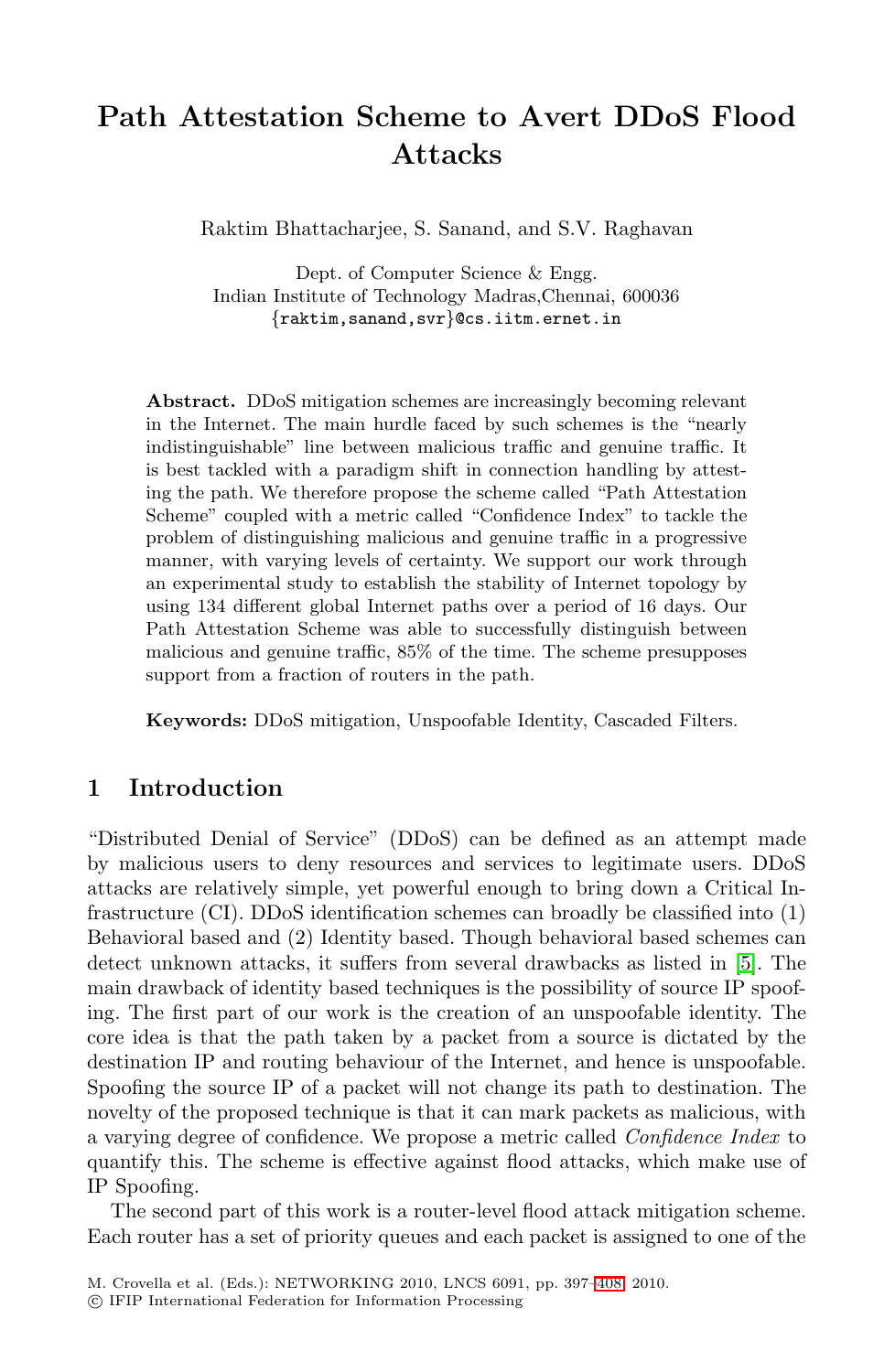queues based on its *Confidence Index*. Unlike other similar efforts, in Path Attestation Scheme (PAS), small changes in route will not lead to packet drop but only de-prioritization of packets. When cascaded, such routers can exponentially reduce the attack volume reaching the CI. This scheme is particularly effective against bandwidth-depletion attacks.

The last part of our [wo](#page-2-0)rk is a study on [diff](#page-1-0)erent types of errors and performance of propos[ed](#page-6-0) technique. The system is prone to false positives occurring due to [pa](#page-8-0)th changes. Based on an experimental study of 134 routes over a period of 16 days, we ha[ve](#page-10-0) modeled the probability of path changes in the Internet. The probability of false negatives through collision of path identities is modeled analytically. Finally, we study the cascaded effect of a sequence of filtering routers by simulations.

<span id="page-1-0"></span>The remainder of the paper is organized as follows: Section 2 deals with the background and related works. In Section 3 we present the Path Attestation Scheme (PAS) framework. In Section 4 we analyze the effect of change in network topology in PAS. Section 5 deals with security and performance analysis of the proposed system and finally Section 6 concludes the paper.

## **2 Background and Related Works**

**Limitations of the Current Internet Architecture.** Most of the research effort in the past was directed towards improving the performance and scalability of the Internet. No attention was paid to make it safe and secure. Internet today is susceptible to DDoS because of the lack of Authenticity, Accountability and Uniformity. Without authentication any user can claim any identity and there is no means to trace these malicious users. Infact there is very little that present day routers can do to improve the situation. Routing and forwarding protocols are designed to be destination oriented. Routers are designed to forward the p[ack](#page-11-1)et without bothering about where it has come from. Lastly the resources in the internet are not uniformly distributed, a lot of potential is concentrated in the core of the netwo[rk](#page-11-2) which can be evenly distributed to the edge network.

**DDoS Prevention Techniques.** All DDoS prevention schemes can be classified into three classes based on the place of deployment as (1) source based, (2) host based and (3) network based. Deploying DDoS solution at the source itself is the ideal case because it saves the network resources from unwanted traffic. Ingress Filtering [1] is one such type of solution where ingress routers block packets that arrive with source addresses having prefixes that do not match the customer's network prefixes. DWARD [4] is another solution that performs a proactive identification and filtering of suspicious flows originating from a customer network. The impact of the source based prevention cannot be felt directly by the deploying network, because of which there is little motivation for Internet Service Providers to deploy source based schemes in their network.

The host based DDoS mitigation schemes are preferred because the benefit of DDoS prevention is felt directly by the deploying system or network. Hop-Count Filtering [8] is a type of host based scheme. Other spoofing prevention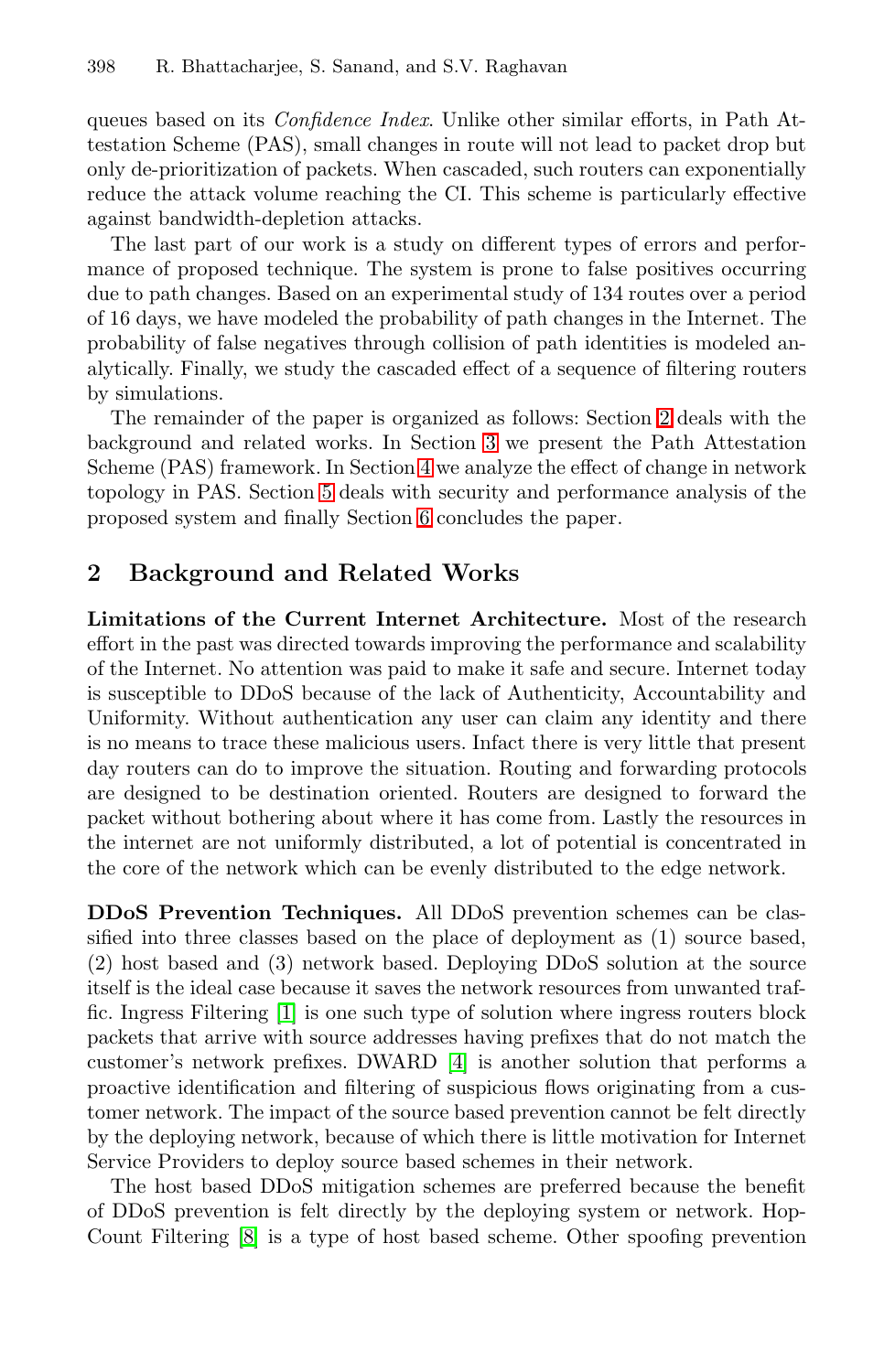method like history-based filtering [7] and Packet-score [3] [hav](#page-11-4)e also adopted this approach. Though these solutions are good for preserving server resources, they do not prevent the abuse of network resources. Moreover, there is a possibility of launching an attack against the prevention system in which case the prevention system itself becomes a single point of failure.

The network based solutions require support from routers as well as wide scale deployment to be effective. The Pushback scheme [2] view flooding by DDoS as a congestion problem. This scheme requires router modification to detect and drop packet belonging to an attack flow. Further, network based solutions like Pi [10] and SIFF [9] use path based identification to filter out attack packets. These methods are prone to false positives due to frequent route changes and load balancing, in which case legitimate traffic may get filtered even in the absence of an attack.

<span id="page-2-0"></span>Considering the different mitigation schemes we can say that Network based solution is a must if DDoS needs to be nipped in the bud. Thus we have proposed PAS that not only allows router level differential filtering but also does not suffer the drawbacks of other network based mitigation schemes.

## **3 Path Attestation Scheme (PAS)**

The objective of the PAS is to mitigate flood attacks and give service to the legitimate users. The flooding problem is relatively difficult to handle because there is no way to differentiate between spoofed and genuine traffic. This differentiation is possible if we can attach an element to the packet that the attacker cannot modify. One such element that an attacker cannot modify is the path of the packet from its source to destination.

Any packet moving from a particular source to a destination follows a path. It is highly probable that the same path will be followed by subsequent packets between those two systems. Based on the amount of deviation from the older path each packet is given a *Confidence Index*. Packets with less deviation will have high *Confidence Index* compared to packets with more deviation. Packets with very low or zero *Confidence Index* are considered to be suspicious or malicious. Based on the *Confidence Index* packets are segregated in different priority queues. The packets in the higher priority queues will be processed before any packet in lower priority queues. When there is a DDoS flooding, lots of spoofed packets will be generated and these packets will have low *Confidence Index*. These packets will be assigned to the default/lowest priority queue. Thus, when there is a congestion (caused due to flooding) the lowest priority queue will get filled with spoofed packets. This will inturn result in packet drop, which reduces the number of attack packets leaving the router. The whole process in described in detail in the following subsection.

## **3.1 ID List Creation**

Each router in the path puts its signature (ID) in the packet. The sequence of router IDs of a path forms an *ID List*. The ID, which router puts in the packet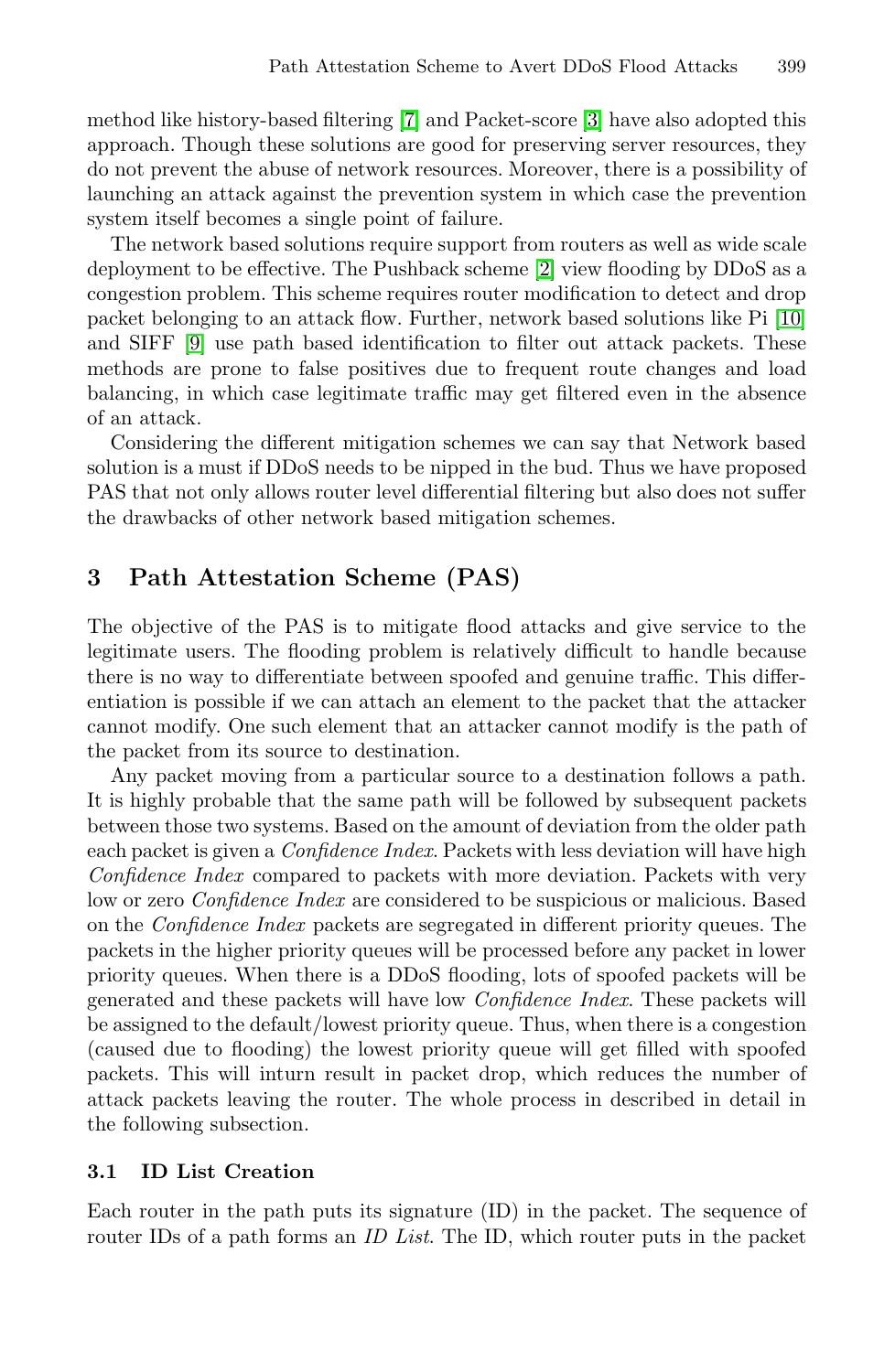is the function of (1) source IP address, IP*src*, and (2) Interface Identity Layer 2 Address,  $ID_{inf}$ , of the router outgoing interface.

$$
ID = hash(ID_{src} | ID_{inf})
$$
\n(1)

The hash function proposed to use is MD5. MD5 generates 128 bit hash value but only the most significant 'n' bits will be taken as ID.

The purpose of selecting the router outgoing interface for the hash is to have invariability and uniqueness properties of path into the ID. Packets from different sources will have different path to a destination and thus different IDs. The reason for the ID to be a function of Source IP is that packets with different source IPs should have different IDs. In the event of an IP spoofing attack, a series of packets will be generated with random source IP address to a destination. Since ID is a function of Source IP also, each of these packets will have different ID value because of the change in source IP.



**Fig. 1.** ID List creation process

At the beginning of a TCP connection, i.e. when the first ACK is sent from client to the server, the *ID List* is generated. As the packet moves from source to destination each of the routers in the path calculates the 'n' bit ID and puts it into the packet as shown in Fig.1. The forty byte option field of IP packets is used to carry this *ID List* . When the server receives this, it keeps the *ID List* for subsequent use.

## **3.2 ID List Delivery**

Once the *ID List* of a client is received at t[he](#page-4-0) [se](#page-4-0)rver, it is kept in its memory. This *ID List* needs to be transferred to the client after verifying its authenticity. This is done at the end of a genuine TCP connection, piggybacked in the FIN packet. A connection is considered to be genuine when there is transfer of a certain amount of data between the client and the server. The rationale behind sending the *ID List* to client at the end of a genuine TCP connection is that; one cannot establish a TCP connection using a spoofed IP and thus cannot receive the *ID List* back. This *ID List* delivery process is shown in Fig.2(a).

#### **3.3 ID List Verification**

Once the client receives the *ID List* from the server it keeps it in its file system. From the next connection onwards client inserts this *ID List* to every packet destined to that server. All the routers in the path verifies this *ID List*. Each router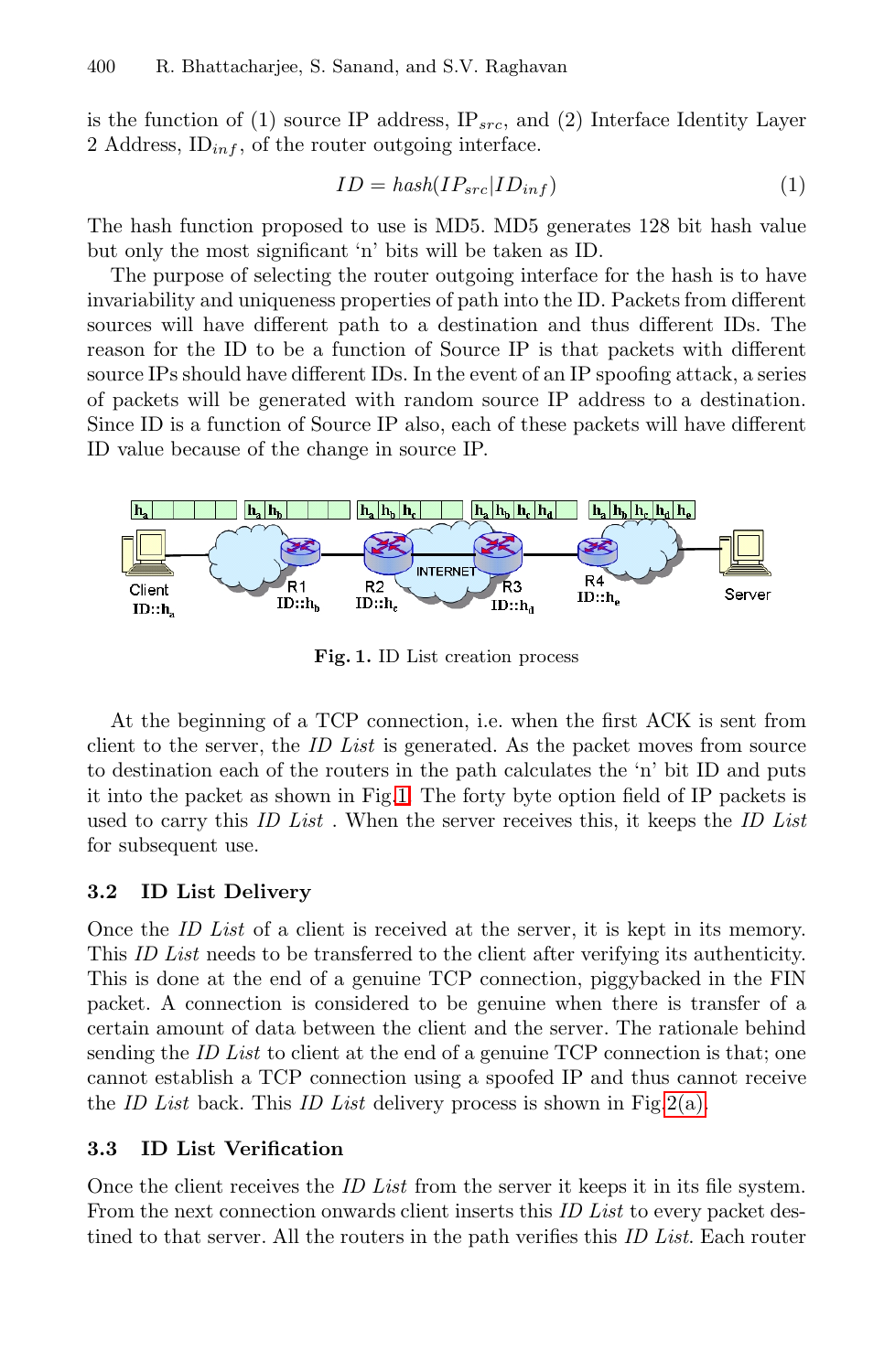<span id="page-4-0"></span>

**Fig. 2.** (a) ID List d[eli](#page-4-1)very process. (b) Proposed IP Option Field.

in the path calculates the 'n' bit ID using the IP*src* and ID*inf* . The proposed IP option (Fig.2(b)) field carries a Bit Mask field. Each bit of the Bit Mask field is used to specify whether the corresponding ID is valid or not. By default all the bits in this Bit Mask is zero, indicating invalid. Now, if the calculated ID matches to the ID carried by packet then it marks the corresponding bit of the Bit Mask as 1 otherwise 0, as explained in Fig.3.



<span id="page-4-1"></span>**Fig. 3.** *ID List verification process*. In Case (a) all the IDs in the List are correct. Router verifies and marks all the Bit Mask as 1. In Case (b) IDs h*x*, h*<sup>y</sup>* and h*<sup>z</sup>* are invalid, router marks corresponding Bit Mask as 0.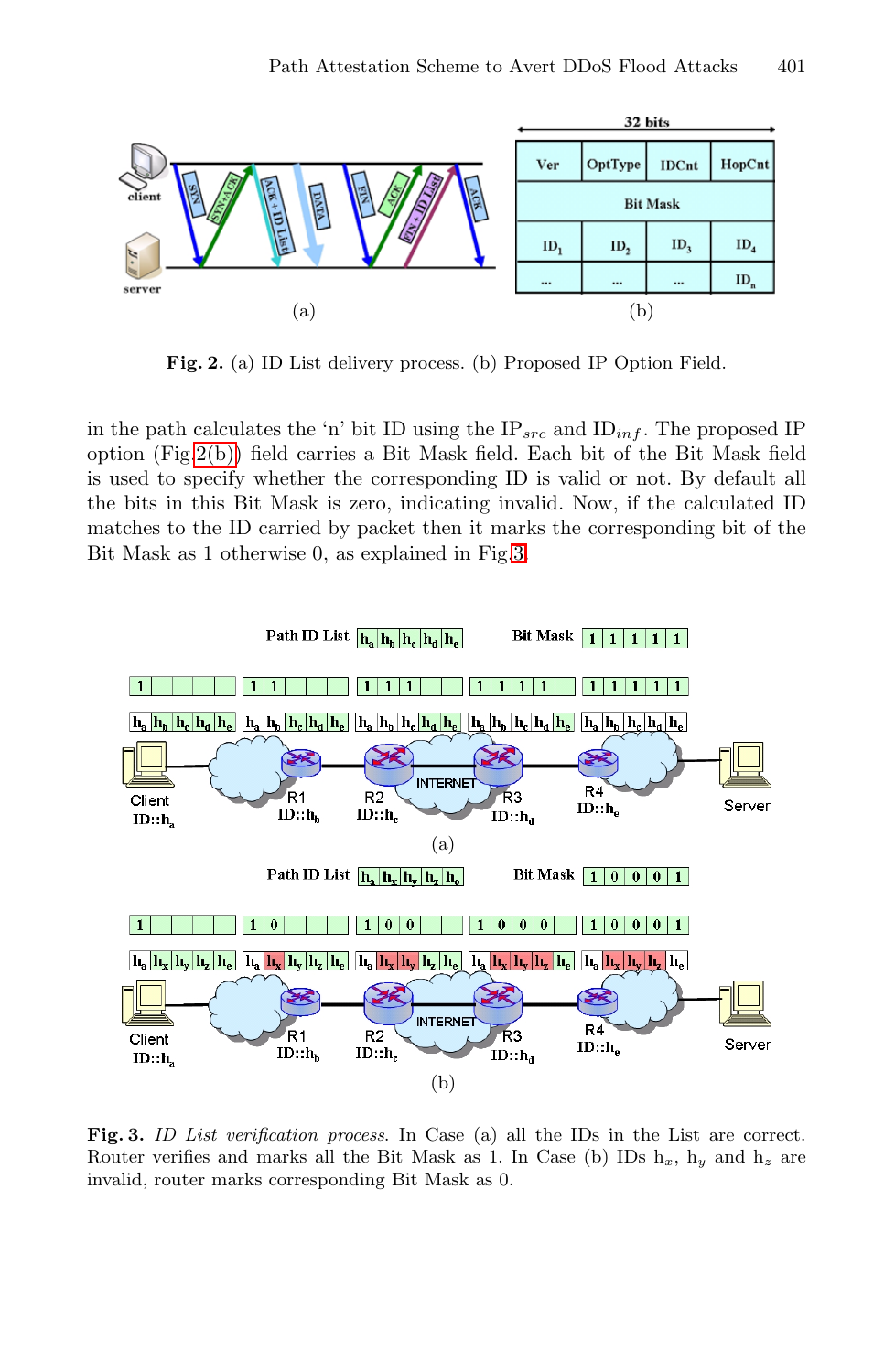#### **3.4 Packet Classification**

Packets are segregated by the router based on a metric called *Confidence Index* which quantifies the degree of maliciousness. *Confidence Index* of a packet is a function of its Bit Mask field. Higher the number of IDs matched, the higher is the number of ones in the Bit Mask and thus higher is the *Confidence Index*. While calculating the *Confidence Index*, the position of the routers in the path is also taken into consideration. The routers near the destination server are considered to be more trusted than the routers near the source. Thus we provide a weightage to each bit position. The weight is a linear function of the router position in the path. The *Confidence Index* of a packet in router 'r' is determined by this expression.

$$
C_r = \frac{\sum_{i=0}^{r} (W_i \times V_i)}{\sum_{i=0}^{r} W_i}
$$
 (2)

Where,

 $C_r$  is *Confidence Index* of the packet in router 'r',  $W_i$  is Weight of i<sup>th</sup> Bit Mask position  $(W_i = i)$ ,  $V_i$  is Bit Mask in  $i<sup>th</sup>$  position (1 implies Valid, 0 implies Invalid) and r is the Number of routers passed by the packet.

In the example, in Fig.3, based on the Bit Mask value the *Confidence Index* is calculated. In the first case where all the Bit Mask are 1 the *Confidence Index* is 1 but in the second case the *Confidence Index* is 0.4. When there is a genuine path change, at least a part of the *ID List* will match and the packet will have higher *Confidence Index* than a spoofed packet.

#### **3.5 Router Queuing Process**

Each router in the system maintains  $N_r$  priority queues. The queue to which a packet belongs is determined based on the value of its *Confidence Index*. The queue selection for a packet is done by this expression.

$$
Q = [C_r \times N_r] \tag{3}
$$

Based on this 'Q' value packet will be put in one of the priority queues. If a packet does not come with any *ID List* then it will have zero *Confidence Index* and will be put into the default queue, i.e. lowest priority queue. The packets having a valid *ID List* will be put into high priority queues. Spoofed packets will have very low *Confidence Index* and will be put into the lowest priority queue. When there is a congestion, due to DDoS attack, the lowest priority queue will get filled with spoofed packets. This will result in packet drop, which inturn reduces the number of attack packets leaving the router.

Fig.4 illustrates the temporal variation in incoming, outgoing and dropped traffic in a router in the event of an attack. During the normal phase, when there is no packet drop, the incoming and outgoing bandwidths are same. But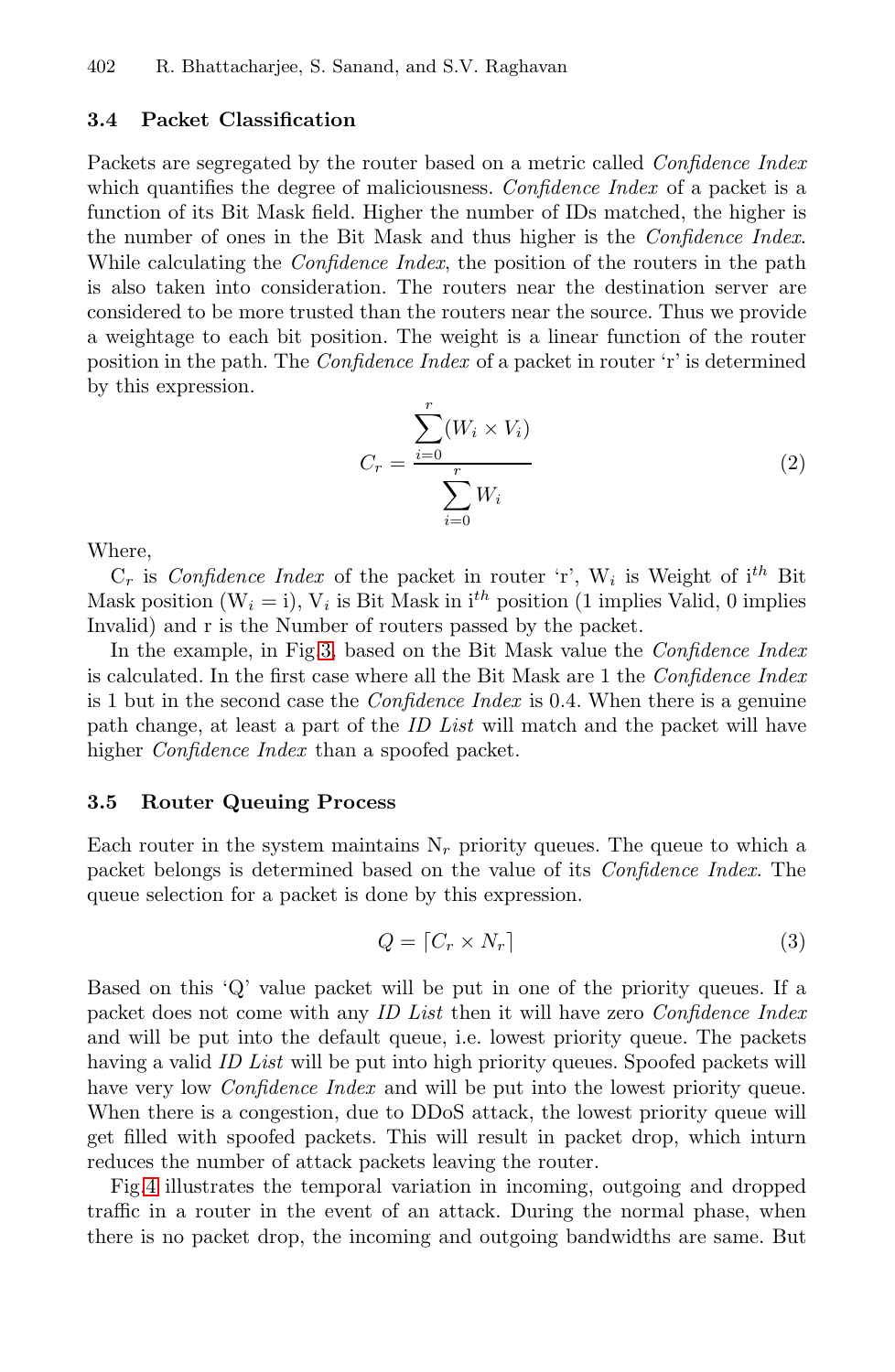

**Fig. 4.** Bandwidth profile of a router in the event of an attack

<span id="page-6-0"></span>when th[e](#page-11-5) attack packets start flowing in the lowest priority queue starts getting filled. At one point,  $T_0$ , the lowest priority queue becomes completely filled and attack packets starts getting dropped. Beyond this point only a small fraction of attack packets will go out of the router.

## **4 Experimental Study**

The effectiveness of PAS depends on the stability of paths in the Internet topology. According to a study [6] done during 1994-1995, about 2/3 of the Internet paths were having routing persistence of either days or week and most variation was either in one or two routers. Since this result is considerably old, we undertook an experiment to characterize the path change between client and server in the present day Internet.

We selected a set of 134 IPs from traceroute.org, which allows traceroute to their servers. These servers were geographically distributed over 40 countries which gives a more or less true representation of the Internet. A system in Network System Lab, IIT Madras, which has a public IP, was selected as the client. A Perl script was written which will do repeated traceroute operations to these servers at a regular interval. In all 257280 traceroutes were made and the data thus collected were stored in MySQL database to make analysis easier.

## **4.1 Temporal Variations of Path Stability**

The aim of this analysis is to characterize the variation of path stability against different observation intervals. For each observation interval we plot the percentage of paths having hop variations ranging from 0 to maximum hop count. We derive the expression for path stability as follows. Let the set of all paths be 'P'. Let 'p' denote a path and 'h<sub>p</sub>' be the number of hop variations of a path 'p'. Then the number of paths having 'h' hop variations is given by

$$
n_h = |\{p|p \in P, h_p = h\}| \tag{4}
$$

The total number of paths is given by

$$
n = |P| \tag{5}
$$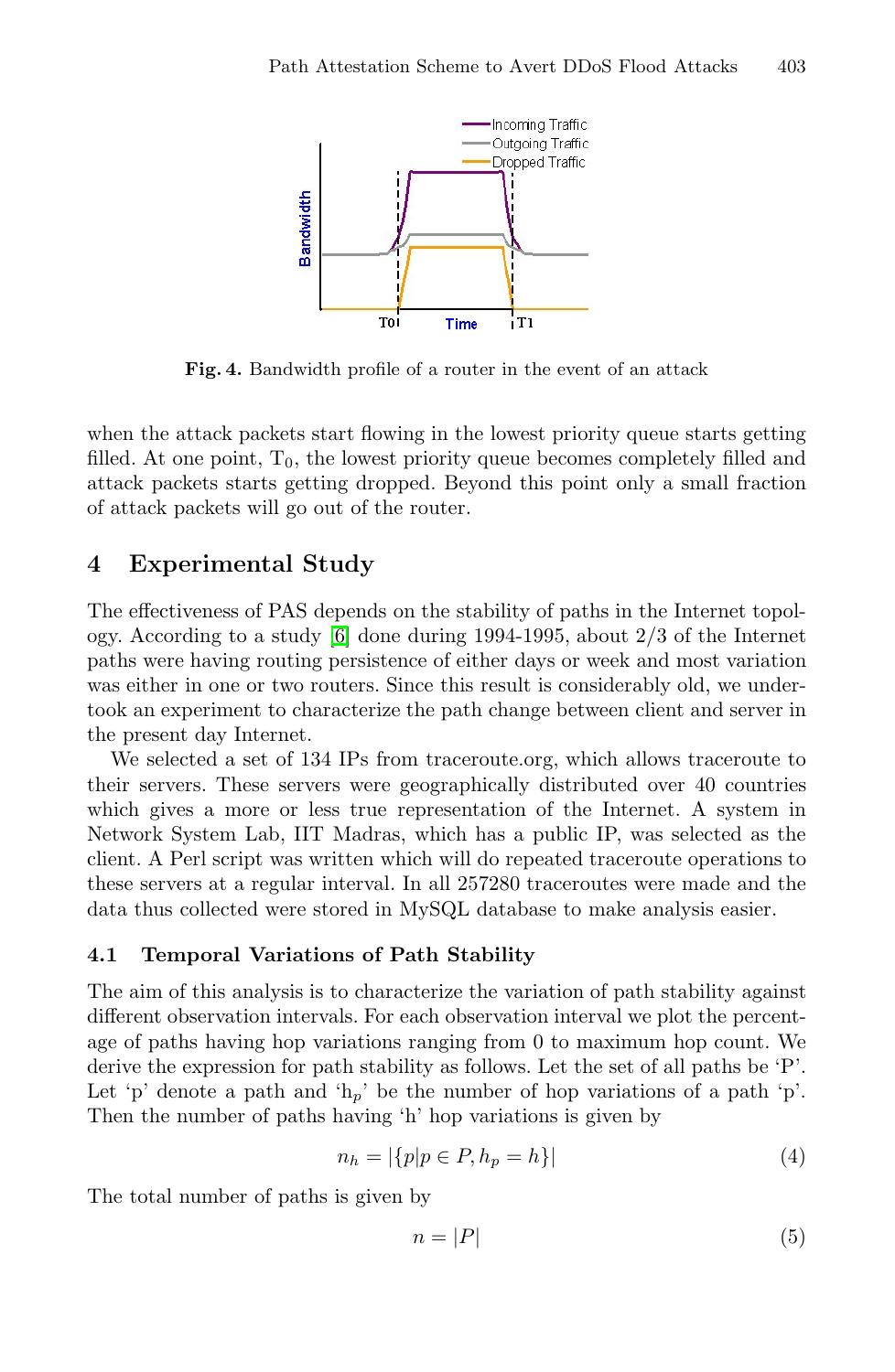The percentage of path having 'h' hops variations is given by

$$
\acute{n}_{h} = \frac{n_{h}}{n} \times 100\tag{6}
$$

In the Fig.5(a) we have plotted Percentage of Path having 'h' hop variations ' $n'_h$ ' for different observation intervals. The observation interval is varied from 1 to 8. The value plotted against an interval 'w' is the average of ' $n'_h$ ' for all possible intervals of size 'w'. From the graph we observe that number of paths having 0 hop variation  $(n_h = 0)$  is asymptotically approaching a minimum value. We also observed that number of paths having hop variation less than 5 remains above 65%, even for large observation interval. Next, we define a term which is the number of paths having atmost 'h' path variation.

$$
\hat{n_h} = \sum_{x=0}^h n_x \tag{7}
$$

We define path stability as follows,

$$
P_t = \frac{\hat{n_h}}{n}, where, h \leq t \tag{8}
$$

Here,  $t'$  is the maximum number of hop variations which can be sustained by the system. Now suppose that atmost 3 hop variation is acceptable, in that case, for w=1 we have  $\hat{n}_h = 0.85$  for w=2  $\hat{n}_h = 0.84$  and for w=3  $\hat{n}_h = 0.76$ . Thus it can be observed that if the observation interval is one or two days and at most three hops variation is allowed then we can achieve path stability above 0.8.



**Fig. 5.** Graph (a) between the observation Intervals in Days Vs. Percentage of Paths with different hop variations. Graph (b) between the number of ID Invalidations per hour per 1000 paths Vs. Hop Threshold.

## **4.2 Frequency of ID Invalidation**

The validity of ID depends on the stability of the path. As long as the path is stable, the C*<sup>r</sup>* value will be higher than user defined threshold T*<sup>h</sup>* and *ID List*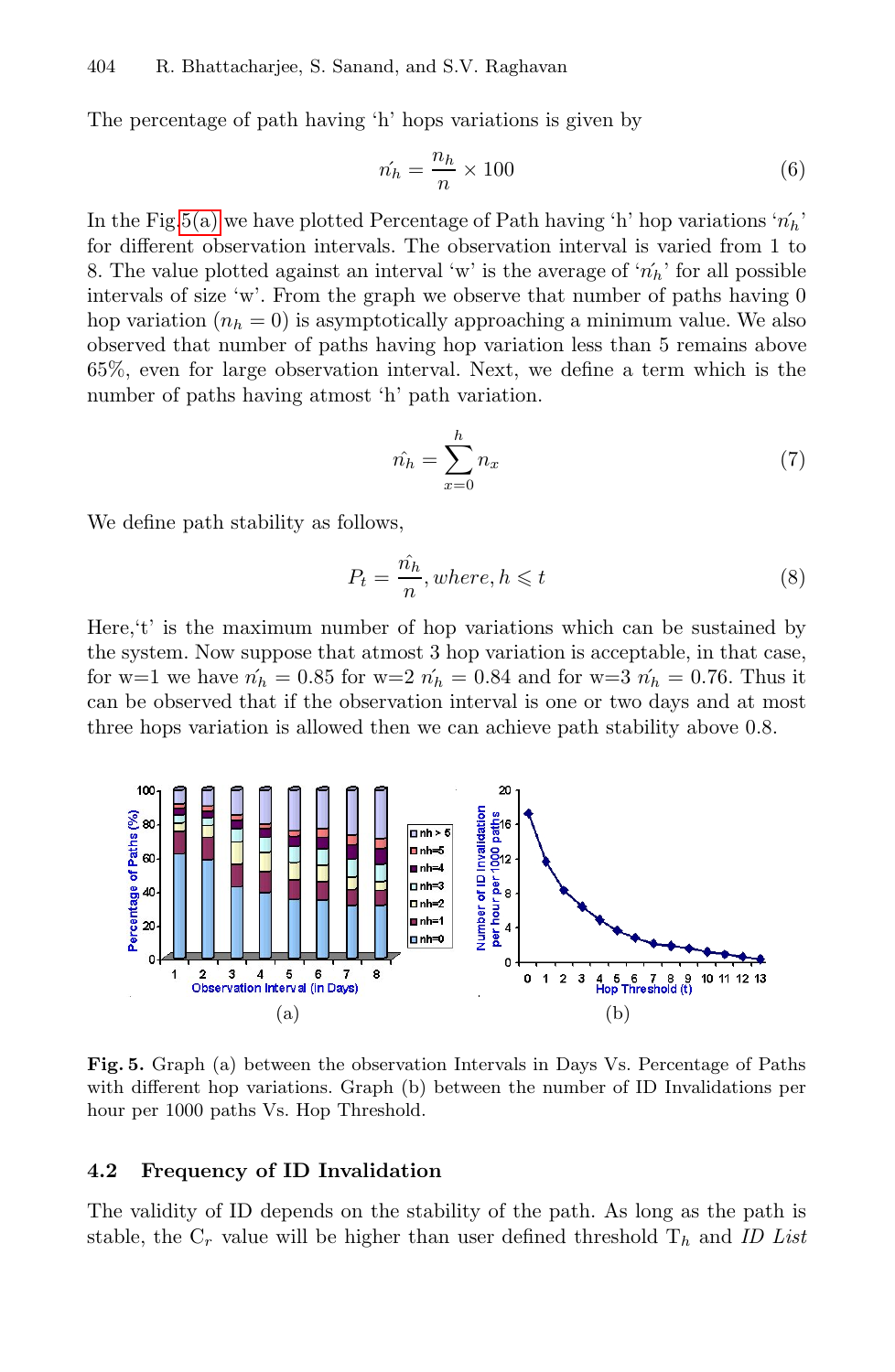<span id="page-8-0"></span>will be valid. But due to path changes  $C_r$  value will decrease and once it falls below  $T_h$  the *ID List* is renewed. Now the frequency of *ID List* change depends on the stability of the path  $P_t$  and specifically on the value of t. Fig.5(b) shows a variation of the number of ID invalidation per hour per thousand paths plotted against the acceptable hop variations. From the graph we can infer that if the invalidation algorithm does not accept any hop variation at all, it results in around 17 IDs invalidation per hour per thousand paths. But if we increase the threshold to 3 the number of ID invalidation drops to seven.

## **5 Security and Performance Analysis**

## **5.1 Analysis of Brute Force Attack**

There is a possibility that an attacker may try to spoof the *ID List* so as to give higher priority to his packets. By this analysis we are able to show that such a brute force attack is practically impossible and its [s](#page-11-6)uccess rate is of the order of (2)−*<sup>m</sup>* where 'm' is of the order of hundreds. Router prepares an ID which is an 'h' bit hash as explained in equation (1). The probability of an attacker selecting a correct match by brute force is  $(\frac{1}{2})^h$ . Now, suppose there are 'r' routers between the source and destination, then probability of getting a match in all the router is  $\{\left(\frac{1}{2}\right)^h\}$ <sup>r</sup>. The higher the size of the ID the higher is the probability of being safe, but at the same time IDs of the entire routers in the path should be accommodated in the 40 bytes IP option field. It is known that the maximum number of hops count in Internet is 30 and average is 14-19 [8]. Thus maximum of 30 router IDs should be accommodated in the option field. If we consider the size of ID as 8 bit, for 30 IDs, space required is 30 bytes which can be accommodated in the option field of 40 bytes. Now considering ID to be 8 bits the probability of getting the entire match in maximum case of 30 routers is  $\{(\frac{1}{2})^8\}^{30} = (\frac{1}{2})^{240}$ , and the probability of getting the entire match in average case of 17 route[rs](#page-9-0)  $\{(\frac{1}{2})^8\}^{17} = (\frac{1}{2})^{136}$ . These are very small values which implies that the probability of getting the entire IDs match is practically impossible.

#### **5.2 Performance Analysis**

**Experimental Setup.** In order evaluate the performance of our system we conducted some experiments considering the multilink topology of the network. The unique feature of PAS is that it can coexist with legacy routers that do not support it. The network setup  $(Fig.6)$  consists of two good sources  $(G)$  and ten attacking sources (A). There are a number of routers between the source and CI. Some of these routers support PAS  $(R_p)$  and some does not  $(R_L)$ . The two genuine sources are connected to one router where as the attacking sources are distributed over the whole network. Each of the genuine sources and attacking source are generating traffic at the rate of 1 Mbps each. The routers are designed to handle traffic at the rate of 2 Mbps. The number of attacking sources and numbers of routers between source and destination are varied based on our experimental requirement.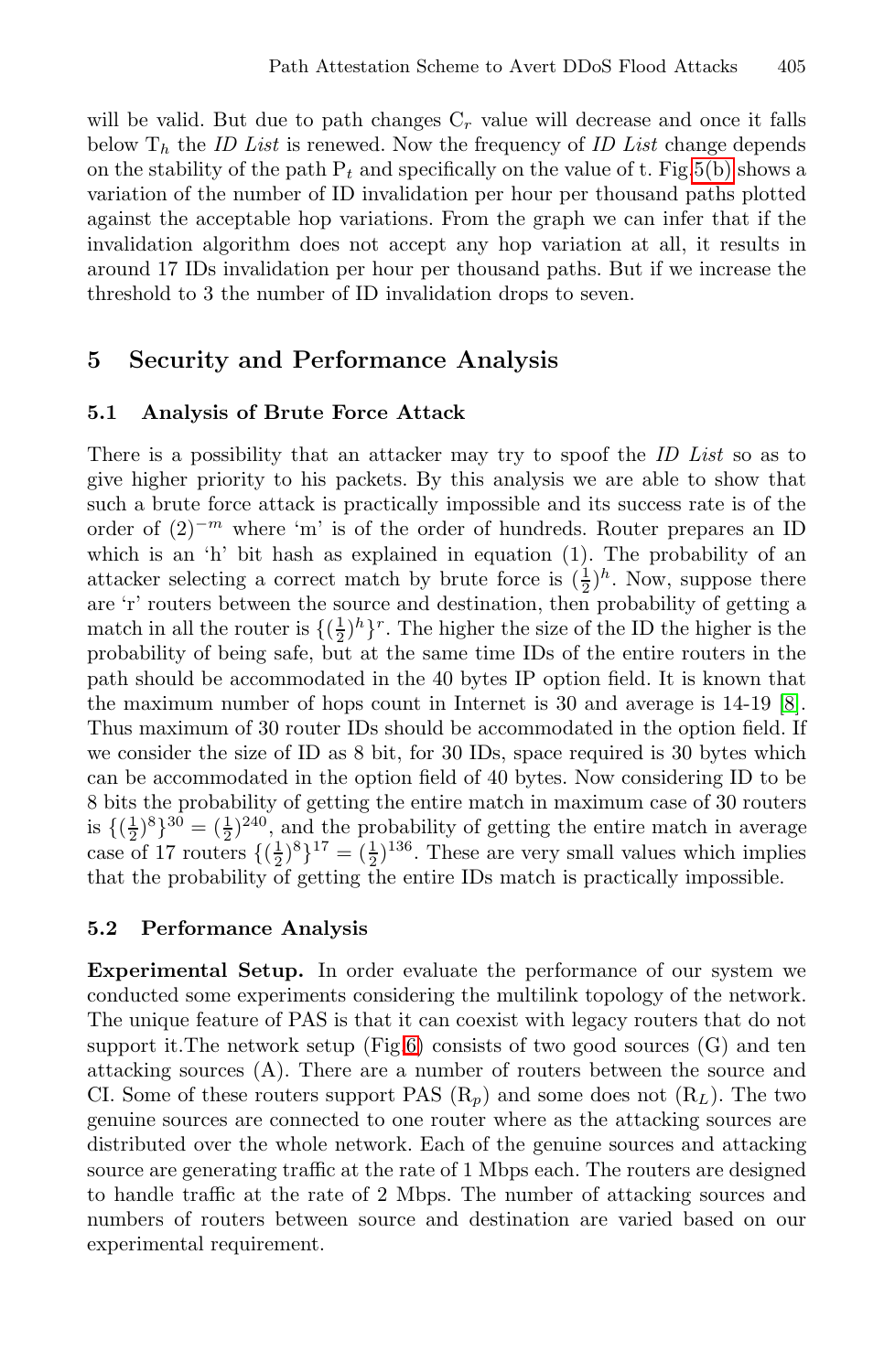<span id="page-9-1"></span><span id="page-9-0"></span>

<span id="page-9-2"></span>**Fig. 6.** Network Topology for the Experiment



**Fig. 7.** Graph between the number of Routers with PAS Vs. percentage of Attack Packets reaching the CI. In case (b) the proba[bility](#page-9-1) of ID spoofing varied from 0 to 0.5.

**Performance vs. Router Support.** The first experiment was conducted to quantify how effective our PAS is in mitigating DDoS flood attack. As this scheme is a multi-level filter, its effectiveness depends on the number of routers that supports it. For this purpos[e, in t](#page-9-2)he path between source and critical Infrastructure, varied the number of routers with PAS from 1 to 8. The result obtained after this experiment was plotted in the graph in Fig.7(a) . It can be observed from the graph that as number of routers with PAS support increases, the percentage of attack packets reaching the CI decreases exponentially. With the support of 8 routers in the path we are able to mitigate DDoS flood attack reaching CI upto 85%. The same experiment was conducted assuming that attacker is trying to spoof the *ID List*. The *ID List* is generated with probability of match varying from 0 to 0.5. [The](#page-10-1) same graph  $(Fig.7(b))$  was plotted and was observed that increase in the probability of ID match does not change the nature of curve significantly.

**Performance vs. Buffer Size.** The second experiment was conducted to see how the number of buffers in the router queues affects the DDoS mitigation scheme. In this case the number of routers supporting PAS is kept constant, i.e. 8, but the numbers of buffers in the router queues were varied. The queue size was varied from 200 packets to 500 packets and the graph  $(Fig.8(a))$  is plotted. It can be observed that with the increase in queue size the percentage of attacks reaching the CI increases exponentially. Thus smaller the queue size the better it is to overcome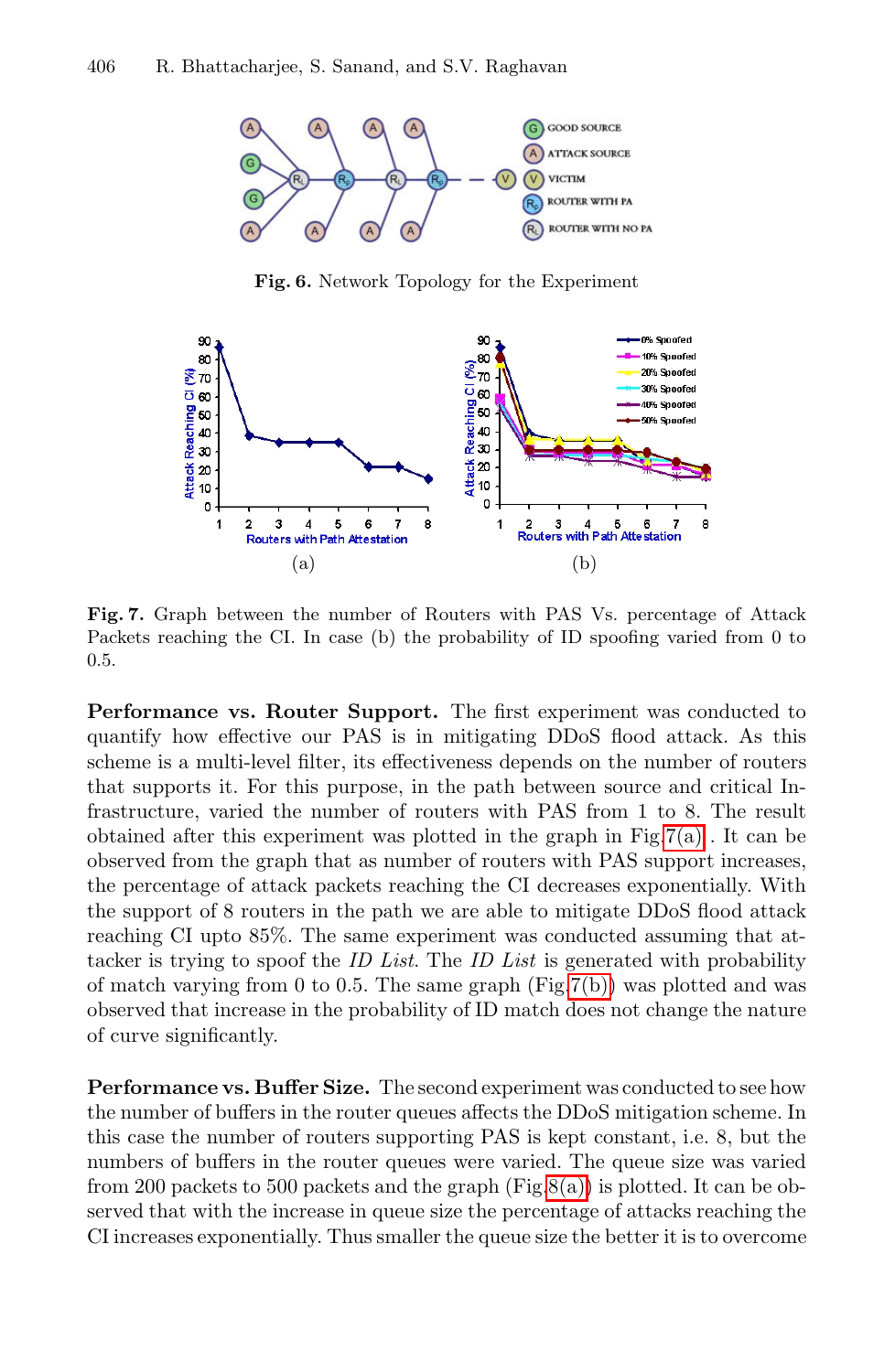<span id="page-10-2"></span><span id="page-10-1"></span>

**Fig. 8.** Graph (a) between number of buffers in Queue Vs. percentage of Attack Packets reaching CI. Graph (b) between number of Queues in router Vs. percentage of Attack Packets reaching the CI.

flood attack. But at the same time if the queue size is reduced too much there is a chance of legitimate packets being dropped. T[hus th](#page-10-2)e challenge is to fix the queue in such a way that it drops only the spoofed packet in case of DDoS.

<span id="page-10-0"></span>**Performance vs. Number of Queues.** This experiment was conducted to see how the number of queues in the router affects our DDoS mitigation scheme. This experiment was conducted by varying the number of queues from two to eight. The number of buffers in the router and the number of routers supporting PAS is kept constant. The graph is plotted between the number of queues and percentage of attack reaching the CI. From the graph in Fig.8(b) it can be observed that with the increase in numbers of queues, the percentage of attack reaching CI decreases. Further there is no significant drop in percentage of attack packet reaching CI when the number of queues is four and when it is increased to eight. Thus four priority queues are considered to be optimal in this scenario.

# **6 Conclusion and Future Work**

The PAS addresses one of the key limitations of the existing DDoS mitigation schemes viz. the lack of router based differential filtering. In order to bring properties of Invariability, Uniqueness and Unspoofability we have used a sequence of router IDs as the basis of Identity. This sequence of router IDs helps in identifying a malicious packet with varying levels of certainty. The proposed metric called *Confidence Index* makes router-level differential filtering mechanisms possible. We have used multiple queues and a *Confidence Index* based scheduling algorithm to filter out attack packets from normal traffic at the routers. The performance analysis shows that we have achieved a success rate of 85% with the support of a very few routers in the path. Based on the study of Internet path stability we were able to derive the functional relationship between *Confidence Index* threshold and filtering accuracy. We were also able to predict the average number of ID renewals that can be expected in a system after it is deployed.